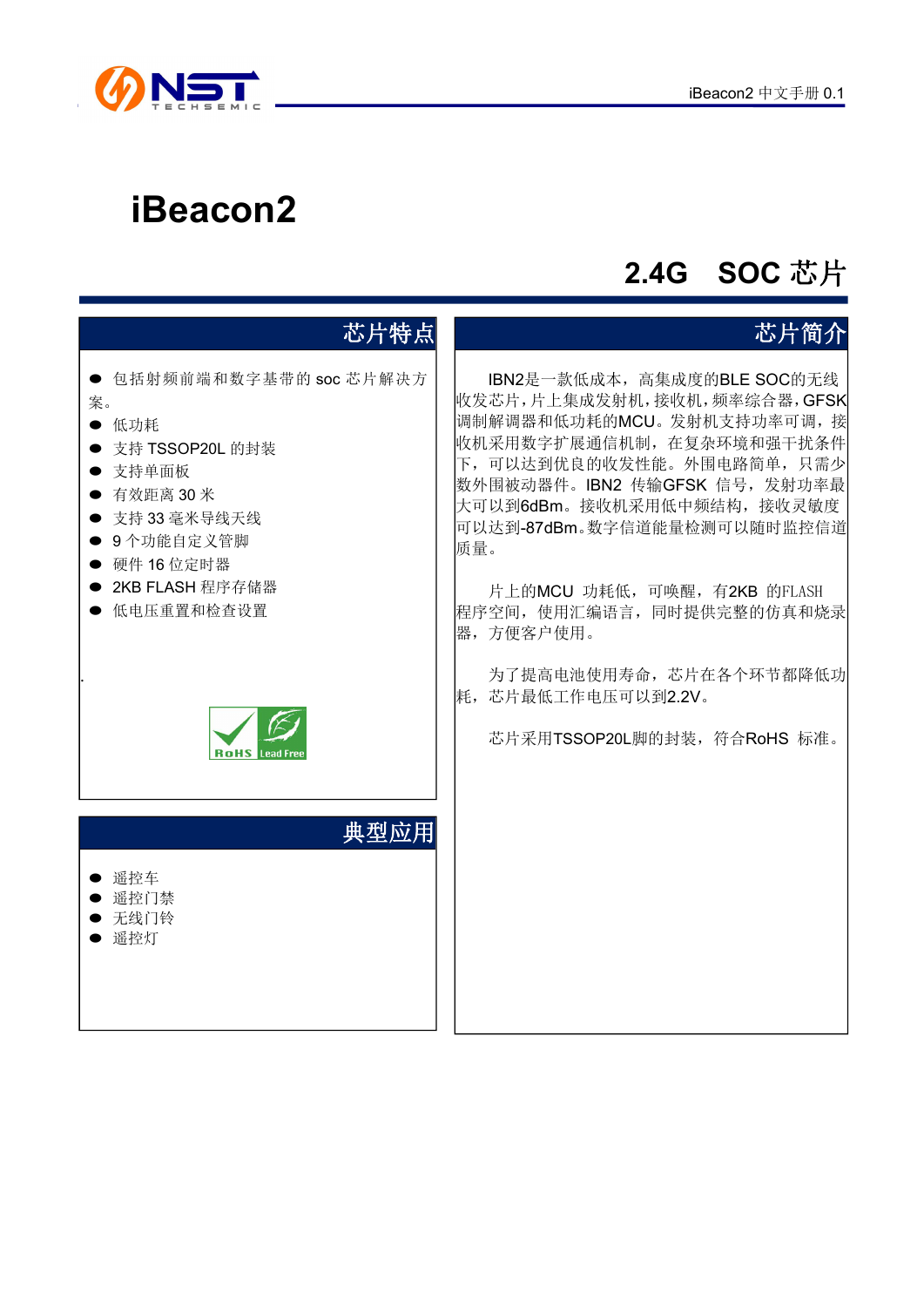

|                                                                                                     | BIN <sub>2</sub>                                                                                                                                |                                                                                                                                        |                                                          |
|-----------------------------------------------------------------------------------------------------|-------------------------------------------------------------------------------------------------------------------------------------------------|----------------------------------------------------------------------------------------------------------------------------------------|----------------------------------------------------------|
| PRELIMINARY<br>$\mathbf{1}$<br>$\overline{2}$<br>3<br>$\overline{4}$<br>5<br>6<br>7<br>8<br>9<br>10 | <b>ANT</b><br>RF VSS<br><b>PKT FLAG</b><br>PC4<br>PA <sub>2</sub><br>PA <sub>1</sub><br>P <sub>A0</sub><br><b>VSS</b><br>PA <sub>6</sub><br>PA7 | <b>ANTB</b><br>RF VSS<br><b>XTALI</b><br><b>XTALO</b><br>LDO OUT<br>LDO VDD<br>PC <sub>2</sub><br>PC <sub>3</sub><br>PA5<br><b>VDD</b> | 20<br>19<br>18<br>17<br>16<br>15<br>14<br>13<br>12<br>11 |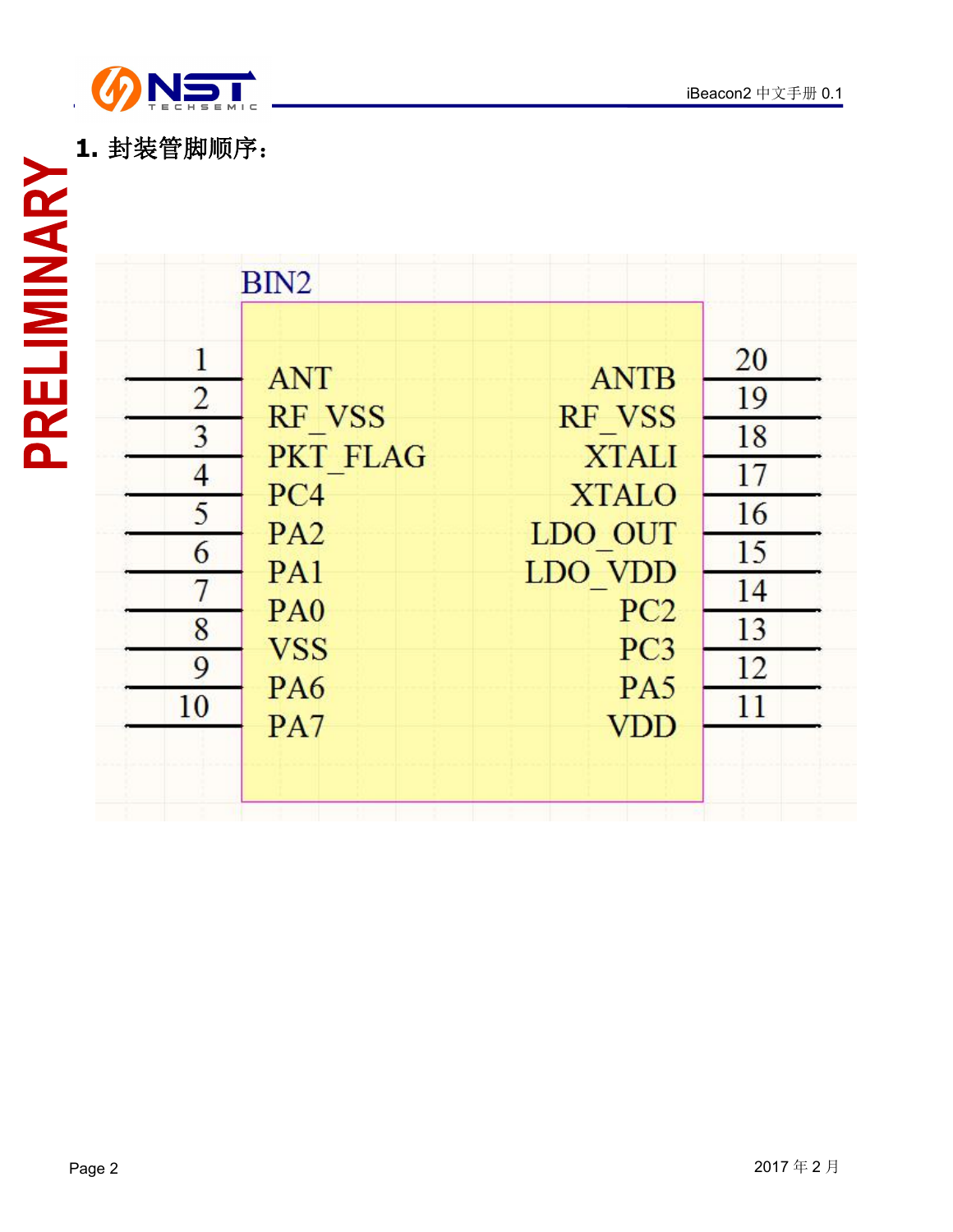

# **2.** 管脚描述

| Pin No                  | <b>Pin Name</b> | <b>Type</b>        | <b>Description</b> |  |  |  |  |
|-------------------------|-----------------|--------------------|--------------------|--|--|--|--|
| $\mathbf{1}$            | ANT             | <b>Balanced RF</b> | 射频输入输出             |  |  |  |  |
| $\overline{2}$          | RF_VSS          | <b>GND</b>         | 地                  |  |  |  |  |
| $\mathsf 3$             | PKT_FLAG        | I/O                | RF 的 PKT 信号脚       |  |  |  |  |
| $\overline{\mathbf{4}}$ | PC4             | ${\rm I/O}$        | 自定义功能脚             |  |  |  |  |
| $\,$ 5 $\,$             | PA <sub>2</sub> | ${\rm I/O}$        | 自定义功能脚             |  |  |  |  |
| 6                       | PA <sub>1</sub> | $I/O$ $(W)$        | 自定义功能脚 (烧录脚)       |  |  |  |  |
| $\overline{7}$          | PA <sub>0</sub> | $I/O$ $(W)$        | 自定义功能脚 (烧录脚)       |  |  |  |  |
| 8                       | <b>VSS</b>      | <b>GND</b>         | 地                  |  |  |  |  |
| 9                       | PA <sub>6</sub> | I/O                | 自定义功能脚             |  |  |  |  |
| 10                      | PA7             | ${\rm I/O}$        | 自定义功能脚             |  |  |  |  |
| 11                      | <b>VDD</b>      | Power              | 电源                 |  |  |  |  |
| 12                      | PA <sub>5</sub> | $\rm I/O$          | 自定义功能脚             |  |  |  |  |
| 13                      | PC <sub>3</sub> | ${\rm I/O}$        | 自定义功能脚             |  |  |  |  |
| 14                      | PC <sub>2</sub> | ${\rm I/O}$        | 自定义功能脚             |  |  |  |  |
| 15                      | LDO_VDD         | Power              | 电源                 |  |  |  |  |
| 16                      | LDO_OUT         | Power              | 电源                 |  |  |  |  |
| 17                      | <b>XTALO</b>    | A <sub>O</sub>     | 晶体振荡器输出脚           |  |  |  |  |
| 18                      | <b>XTALI</b>    | AI                 | 晶体振荡器输入脚           |  |  |  |  |
| 19                      | RF_VSS          | GND                | 地                  |  |  |  |  |
| 20                      | <b>ANTB</b>     | <b>Balanced RF</b> | 射频输入输出             |  |  |  |  |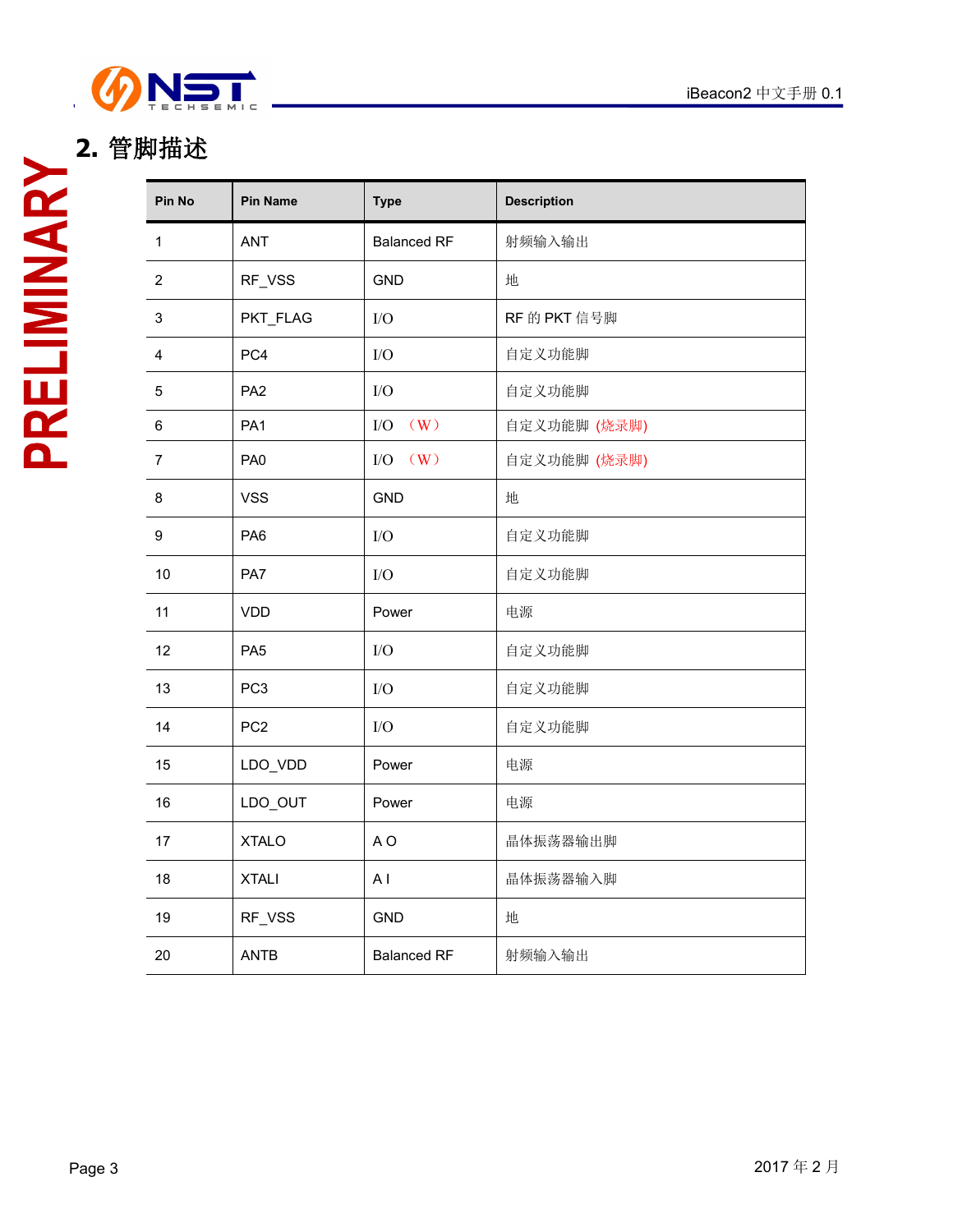

### **3.** 相互之间的数字接口

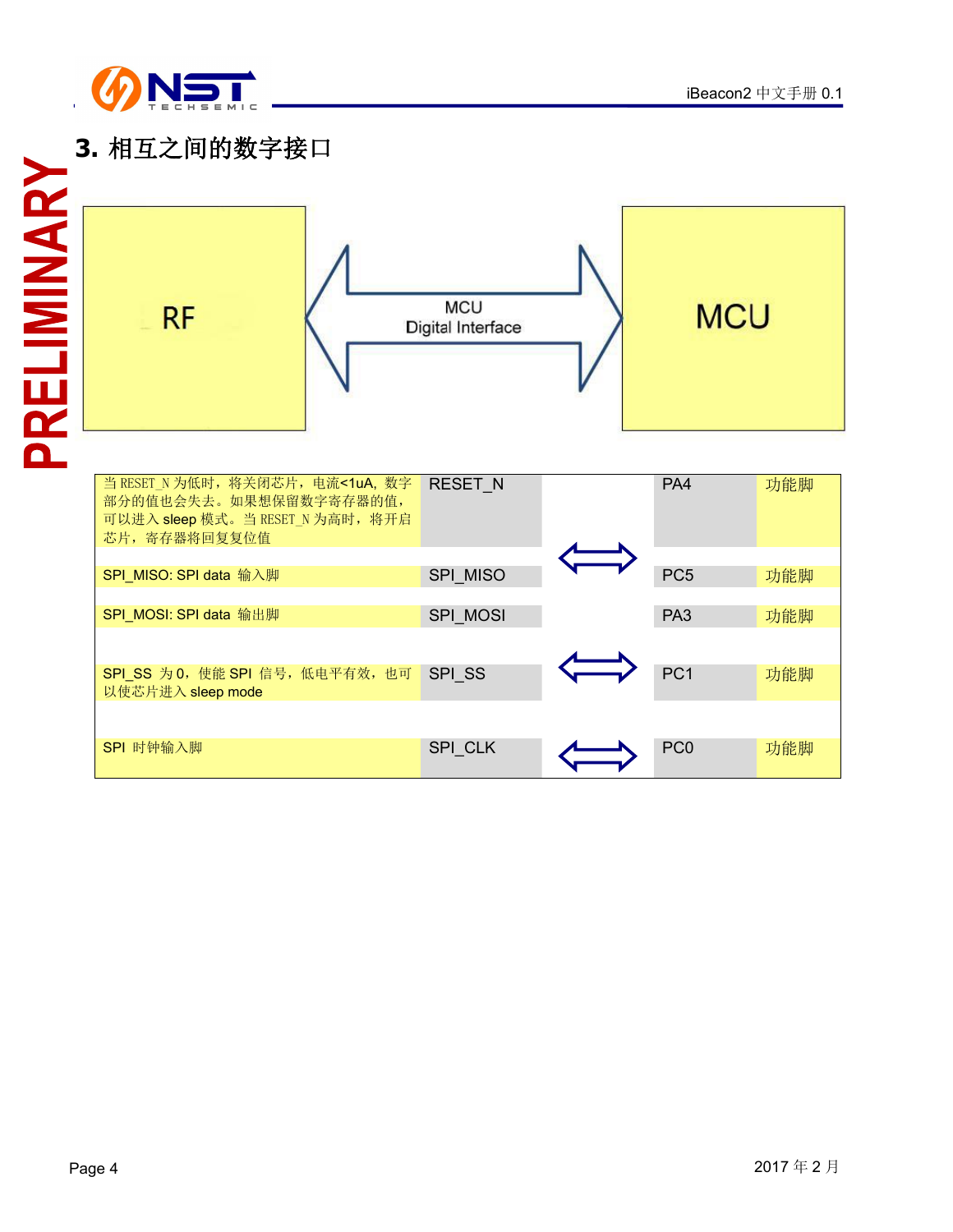

# **4. IBN2TSSOP20L** 电路图

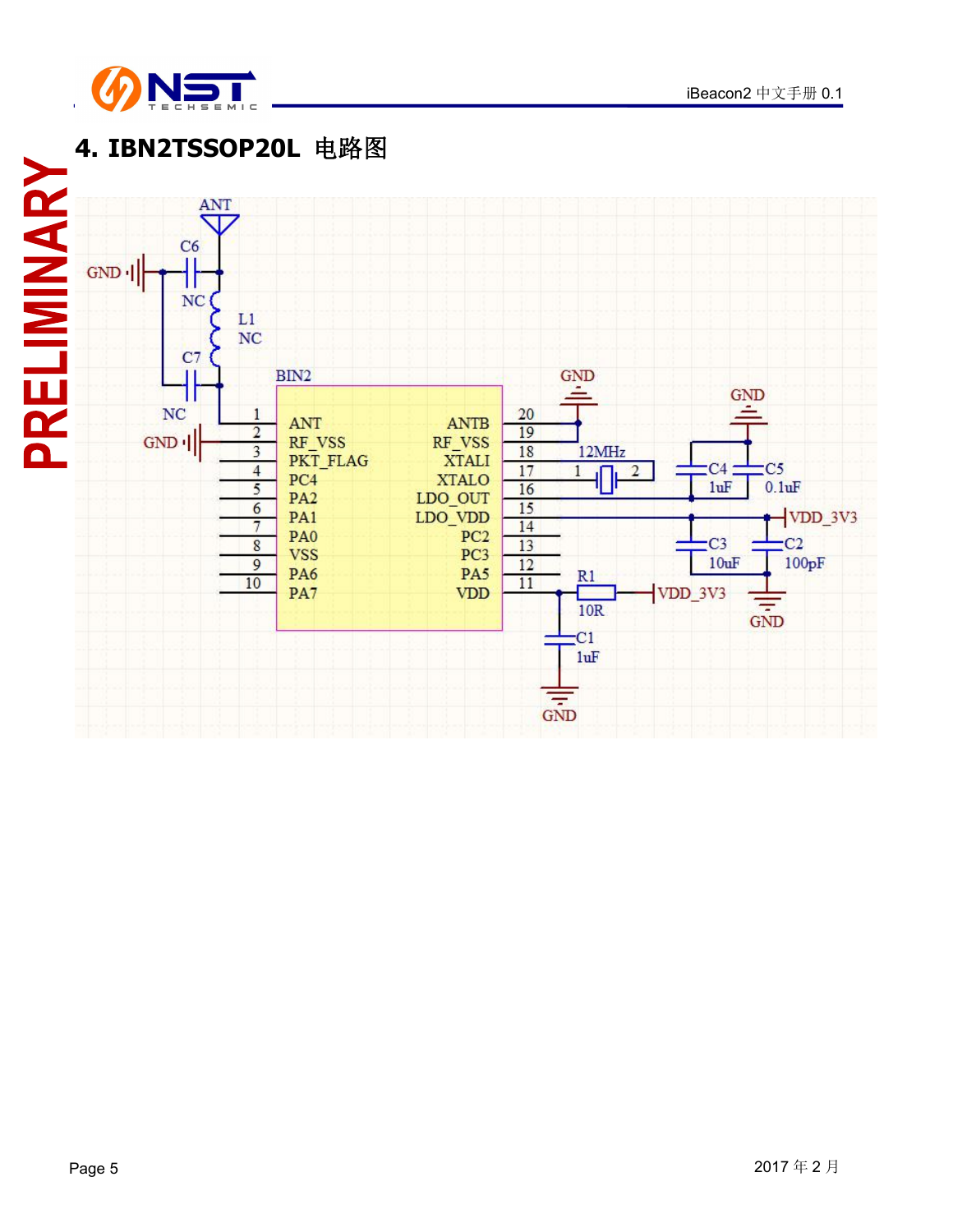

### **Table 1.** 极限值

| Parameter | Symbol             | <b>MIN</b> | <b>TYP</b> | <b>MAX</b> | Unit         |  |
|-----------|--------------------|------------|------------|------------|--------------|--|
| 工作温度.     | $T_{op}$           | $\theta$   |            | $+80$      | $\rm ^{o}$ C |  |
| 存储温度.     | I STORAGE          | $-55$      |            | $+125$     | $\rm ^{o}$ C |  |
| 工作电压      | $V_{IN\_MAX}$      |            |            | $+3.7$     |              |  |
| 1.8V 电压   | VDD MAX            |            |            | $+2.5$     | <b>VDC</b>   |  |
| 10 电压     | $V_{\text{OTHER}}$ | $-0.3$     |            | $+3.7$     | <b>VDC</b>   |  |
| 输入射频信号强度  | $P_{IN}$           |            |            | $+10$      | dBm          |  |

*Notes:*

*1.* 极限值表示芯片在超出此条件工作时,可能会损坏。芯片在建议工作值范围内功能正常。

2. 芯片对静电比较敏感,在运输和存储时,最好使用防静电设备,用机器或手工焊接时要有良好的接地。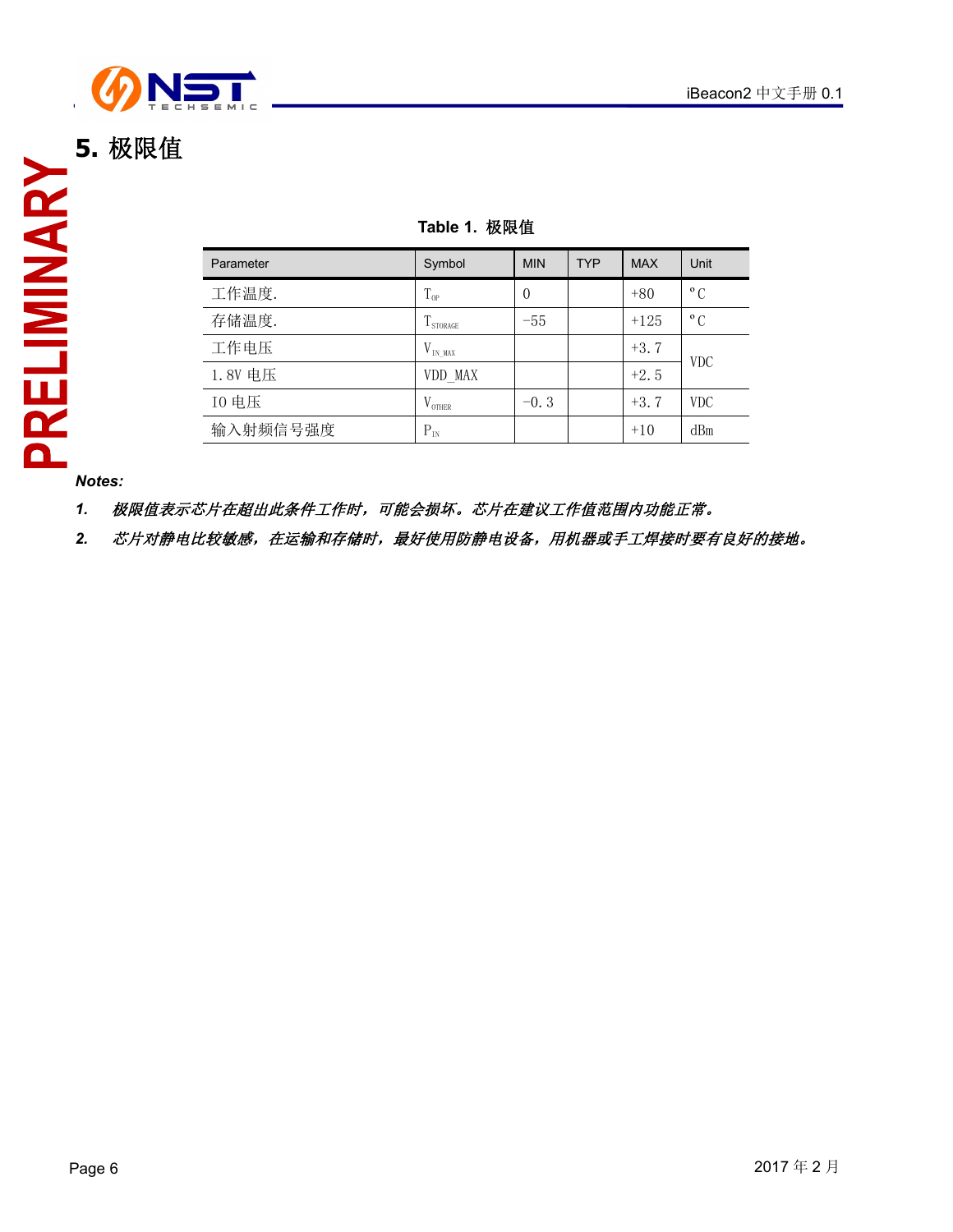

## **6.** 电气特性

### **Table 2.** 电气特性

#### 下面的电气特性都是在 *TA = 25 C, LDO\_VDD= VDD\_IO = 3.3 VDC* 条件下得到的。

| Parameter       | Symbol                   | <b>MIN</b>          | <b>TYP</b>     | <b>MAX</b>    | Units        | <b>Test Condition and Notes</b> |
|-----------------|--------------------------|---------------------|----------------|---------------|--------------|---------------------------------|
| 工作电压            |                          |                     |                |               |              |                                 |
| 直流工作电压          |                          | 2.1                 |                | 3.6           | VDC'         |                                 |
| 工作电流            |                          |                     |                |               |              |                                 |
| TX 工作电流         | IDD_TXH                  |                     | $\sqrt{3}$     |               | mA           |                                 |
| RX 工作电流         | IDD_RX                   |                     | $\overline{5}$ |               | mA           |                                 |
| Idle mode 工作电流  | IDD_IDLE                 |                     | 1              |               | mA           |                                 |
| 数字输入            |                          |                     |                |               |              |                                 |
| 高电平电压           | <b>VIH</b>               | 0.8<br>VDD IN       |                | 1.2<br>VDD IN | $\vee$       |                                 |
| 低电平电压           | VIL                      | $\mathsf{O}\xspace$ |                | 0.8           | $\vee$       |                                 |
| 输入电容            | $C$ $N$                  |                     |                | 10            | pF           |                                 |
| 输入漏电            | I_LEAK_IN                |                     |                | 10            | uA           |                                 |
| 数字输出            |                          |                     |                |               |              |                                 |
| 高电平电压           | <b>VOH</b>               | 0.8<br>VDD IN       |                | VDD_IN        | $\vee$       |                                 |
| 低电平电压           | VOL                      |                     |                | 0.4           | $\mathsf{V}$ |                                 |
| 输出电容            | C_OUT                    |                     |                | 10            | pF           |                                 |
| 输出漏电            | $I$ <sub>T</sub> LEAK_OU |                     |                | 10            | uA           |                                 |
| 收发器特性           |                          |                     |                |               |              |                                 |
| 工作频率            | FOP                      |                     | 2450           |               | <b>MHz</b>   |                                 |
| 天线端口差异          | VSWR_I                   |                     | 2:1            |               | <b>VSWR</b>  | Receive mode.                   |
| $(Z0=50\Omega)$ | VSWR_O                   |                     | 2:1            |               | <b>VSWR</b>  | Transmit mode.                  |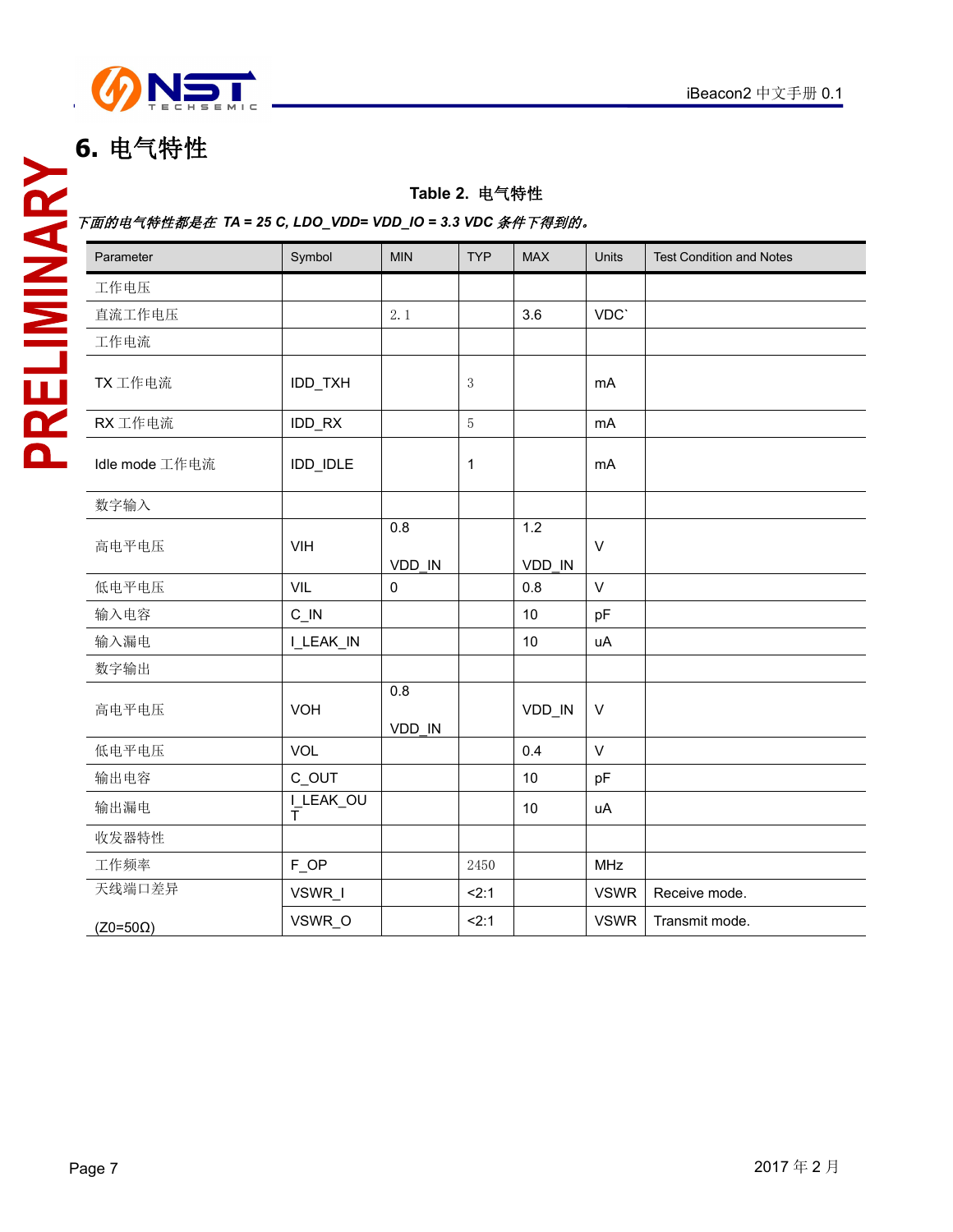

| Parameter               |                     | Symbol               | <b>MIN</b> | <b>TYP</b>   | <b>MAX</b> | Unis | <b>Test Condition and Notes</b>                                                 |  |  |
|-------------------------|---------------------|----------------------|------------|--------------|------------|------|---------------------------------------------------------------------------------|--|--|
| <b>Receive Section</b>  |                     |                      |            |              |            |      | Measured using 50 Ohm balun. For<br>BER $\leq$ 0.1%:                            |  |  |
|                         |                     |                      |            | $-87$        |            | dBm  | 1Mbps                                                                           |  |  |
| 接收灵敏度                   |                     |                      |            |              |            |      |                                                                                 |  |  |
|                         |                     |                      |            |              |            |      |                                                                                 |  |  |
| 最大输入功率                  |                     |                      | $-20$      | 1            |            | dBm  |                                                                                 |  |  |
| 数据率                     |                     | $\mathsf T\mathsf s$ |            | $\mathbf 1$  |            | us   |                                                                                 |  |  |
| 抗干扰特性                   |                     |                      |            |              |            |      | For BER $\leq$ 0.1%                                                             |  |  |
| 同频干扰                    |                     | CI_cochanne          |            | $+9$         |            | dB   | -60 dBm desired signal.                                                         |  |  |
| 1MHz 相邻信号干扰             |                     | $CI_1$               |            | $+6$         |            | dB   | -60 dBm desired signal.                                                         |  |  |
| 2MHz 相邻信号干扰             |                     | $Cl_2$               |            | $-12$        |            | dB   | -60 dBm desired signal.                                                         |  |  |
| 3MHz 相邻信号干扰             |                     | $Cl_3$               |            | $-24$        |            | dB   | -67 dBm desired signal.                                                         |  |  |
| 带外干扰                    |                     | OBB_1                | $-10$      |              |            | dBm  | 30 MHz to<br>2000 MHz                                                           |  |  |
|                         |                     | OBB_2                | $-27$      |              |            | dBm  | 2000 MHz to<br>2400 MHz                                                         |  |  |
|                         |                     | OBB_3                | $-27$      |              |            | dBm  | 2500 MHz to<br>3000 MHz                                                         |  |  |
|                         |                     | OBB_4                | $-10$      |              |            | dBm  | 3000 MHz to<br>12.75 GHz                                                        |  |  |
| <b>Transmit Section</b> |                     |                      |            |              |            |      | Measured using 50 Ohm balun3:                                                   |  |  |
| 发射功率                    |                     | PAV                  |            |              | $\,6\,$    | dBm  |                                                                                 |  |  |
| 二次谐波                    |                     |                      |            | $-50$        |            | dBm  | Conducted to ANT pin.                                                           |  |  |
| 三次谐波                    |                     |                      |            | $-50$        |            | dBm  | Conducted to ANT pin.                                                           |  |  |
| 调制特性                    |                     |                      |            |              |            |      |                                                                                 |  |  |
| 最大频偏                    | 00001111<br>pattern | $\Delta$ f1avg       |            | 280          |            | kHz  |                                                                                 |  |  |
|                         | 01010101<br>pattern | $\Delta f2$ max      |            | 225          |            | kHz  |                                                                                 |  |  |
| 带内辐射                    |                     |                      |            |              |            |      |                                                                                 |  |  |
| 2MHz 频偏                 |                     | $IBS_2$              |            |              | $-40$      | dBm  |                                                                                 |  |  |
| >3MHz 频偏                |                     | IBS_3                |            |              | $-60$      | dBm  |                                                                                 |  |  |
|                         |                     | OBS_O_1              |            | $~<$ -60     | $-36$      | dBm  | 30 MHz ~ 1 GHz                                                                  |  |  |
| 带外辐射                    |                     | OBS_O_2              |            | $-45$        | $-30$      | dBm  | GHz $\sim$ 12.75 GHz, excludes<br>$\mathbf{1}$<br>desired signal and harmonics. |  |  |
|                         |                     | OBS_O_3              |            | $~100 - 50$  | $-47$      | dBm  | 1.8 GHz ~ 1.9 GHz                                                               |  |  |
|                         |                     | OBS_O_4              |            | $<$ -65 $\,$ | $-47$      | dBm  | 5.15 GHz ~ 5.3 GHz                                                              |  |  |

*Note:*

*1.* 测试是在 *2450MHz* 频率下进行,干扰信号以 *1MHz* 间隔测试。同时因为干扰信号的谐波会影响性能,所以要对其进行良好的 滤波。

2. 在一些应用中,天线前端会加上滤波器,或者受到天线有效带宽的限制。